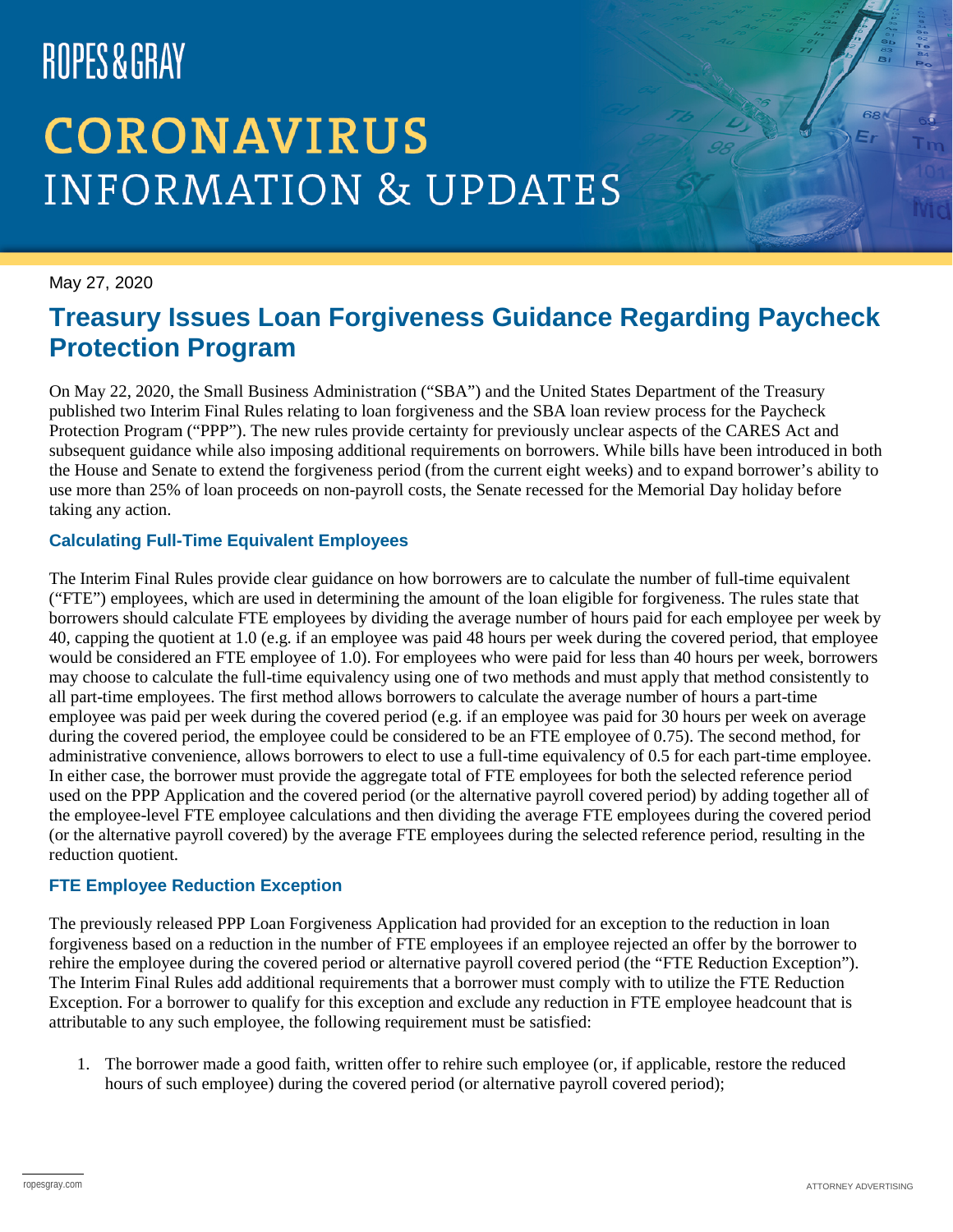# ROPES&GRAY

## **CORONAVIRUS INFORMATION & UPDATES**

- 2. The borrower made the offer for the same salary or wages and same number of hours as earned by such employee in the last pay period prior to the separation or reduction in hours;
- 3. The offer was rejected by such employee;
- 4. The borrower has maintained records documenting the offer and its rejection; and
- 5. The borrower informed the applicable state unemployment insurance office of such employee's rejected offer of reemployment within 30 days of the employee's rejection of the offer (which time period, for some borrowers, may have started to run more than 30 days before the Interim Final Rule was released).

Note that further information on how borrowers are to report information concerning rejected rehire offers to state unemployment insurance offices will be provided at a later date by the SBA.

#### **Additional Clarification**

There were a few other important clarifications to the PPP loan forgiveness rules provided in the Interim Final Rules:

- Salaries, wages or commission payments to furloughed employees; bonuses; and hazard pay made during the covered period (or alternative payroll covered period) are included in "payroll costs" and are eligible for forgiveness, provided that it does not exceed the \$15,385 cap on cash compensation to an individual employee.
- Re-affirms that 75% of the PPP loan proceeds must be spent on payroll costs and at most 25% can be spent on eligible non-payroll costs.
- Loan reduction calculations for reductions in salaries in excess of 25% for employees making less than \$100,000 per year will be performed on a per employee basis and not in the aggregate.
- Any eligible non-payroll cost is eligible for forgiveness if it was (i) paid during the covered period or (ii) incurred during the covered period and paid on or before the next regular billing date, even if the billing date is after the covered period. To provide clarity on the timing for these payments, the SBA provided the following example: A borrower's covered period begins on June 1 and ends on July 26. The borrower pays its May and June electricity bill during the covered period and pays its July electricity bill on August 10, which is the next regular billing date. The borrower may seek loan forgiveness for its May and June electricity bills, because they were paid during the covered period. In addition, the borrower may seek loan forgiveness for the portion of its July electricity bill through July 26 (the end of the covered period), because it was incurred during the covered period and paid on the next regular billing date.

#### **SBA Loan Review Process**

After a borrower submits its PPP Loan Forgiveness Application, PPP lenders will have 60 days to issue forgiveness decisions to the SBA and the SBA will have an additional 90 days to remit its final decision on loan forgiveness amount. This means that a borrower could wait up to 150 days before receiving a final decision on if and how much of its PPP loan will be forgiven. The Interim Final Rules re-affirm that the SBA may audit loans of any size at any time in its